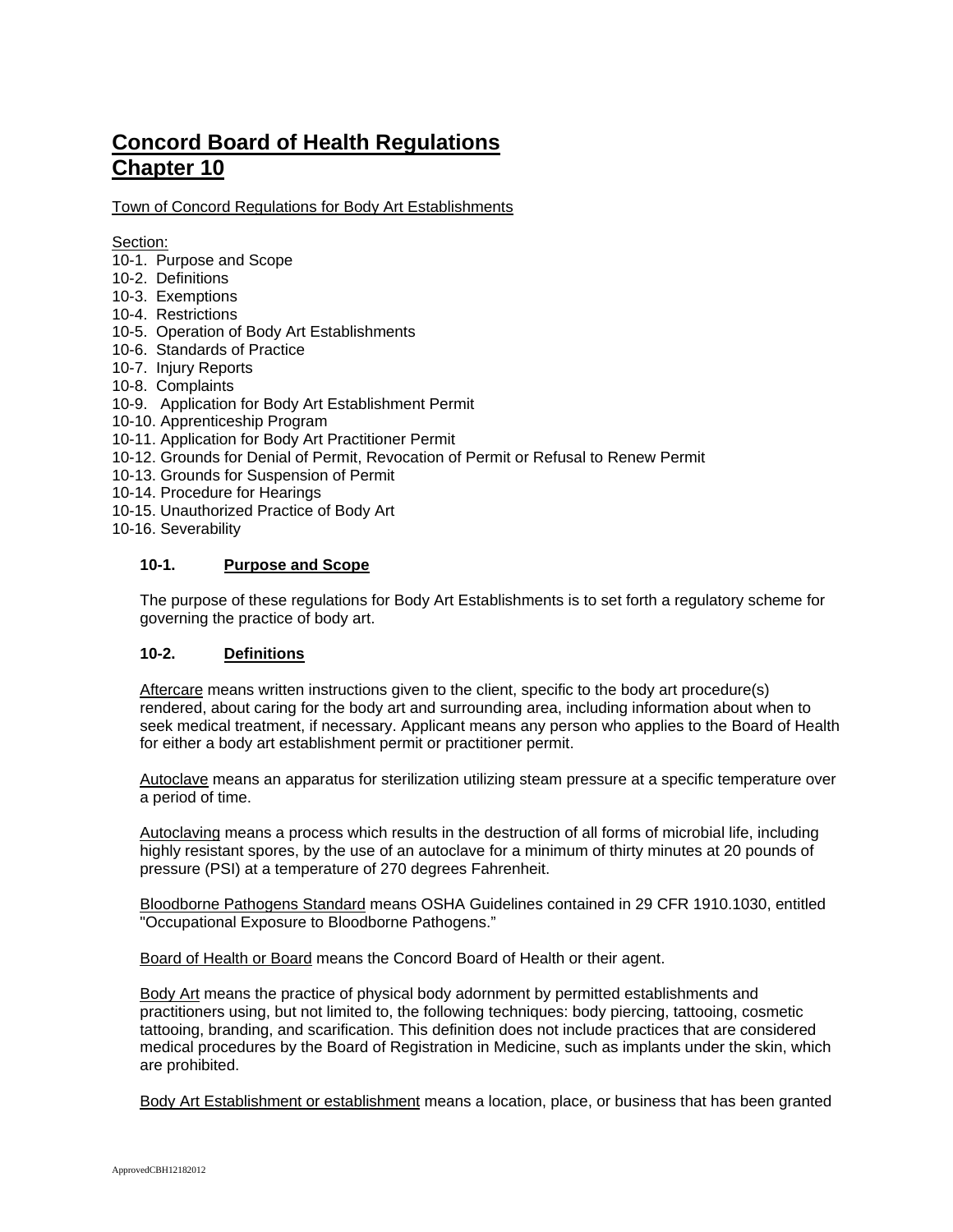a permit by the Board, whether public or private, where the practices of body art are performed, whether or not for profit.

Body Art Practitioner or practitioner means a specifically identified individual who has been granted a permit by the Board to perform body art in an establishment that has been granted a permit by the Board.

Body Piercing means puncturing or penetrating the skin of a client with pre-sterilized single-use needles and the insertion of pre-sterilized jewelry or other adornment into the opening. This definition excludes piercing of the earlobe with a pre-sterilized single-use stud-and-clasp system manufactured exclusively for ear-piercing.

Branding means inducing a pattern of scar tissue by use of a heated material (usually metal) to the skin, making a burn, which eventually becomes a scar.

Client means a member of the public who requests a body art procedure at a body art establishment.

Contaminated Waste means waste as defined in 105 CMR 480.000: Storage and Disposal of Infectious or Physically Dangerous Medical or Biological Waste, State Sanitary Code, Chapter VIII.

Department means the Massachusetts Department of Public Health or its authorized representatives.

Disinfectant means a product registered as a disinfectant by the U.S. Environmental Protection Agency (EPA).

Disinfection means the destruction of disease-causing microorganisms on inanimate objects or surfaces, thereby rendering these objects safe for use or handling.

Ear piercing means the puncturing of the lobe of the ear with a pre-sterilized single-use stud-andclasp ear-piercing system following the manufacturer's instructions.

Equipment means all machinery, including fixtures, containers, vessels, tools, devices, implements, furniture, display and storage areas, sinks, and all other apparatus and appurtenances used in connection with the operation of a body art establishment.

Hand Sink means a lavatory equipped with hot and cold running water under pressure, used solely for washing hands, arms, or other portions of the body.

Hot water means water that attains and maintains a temperature 110º-130ºF.

Instruments Used for Body Art means hand pieces, needles, needle bars, and other instruments that may come in contact with a client's body or may be exposed to bodily fluids during any body art procedure.

Invasive means entry into the client's body either by incision or insertion of any instruments into or through the skin or mucosa, or by any other means intended to puncture, break, or otherwise compromise the skin or mucosa.

Jewelry means any ornament inserted into a newly pierced area, which must be made of surgical implant-grade stainless steel; solid 14k or 18k white or yellow gold, niobium, titanium, or platinum; or a dense, low-porosity plastic, which is free of nicks, scratches, or irregular surfaces and has been properly sterilized prior to use.

Minor means any person under the age of eighteen (18) years.

Operator means any person who individually, or jointly or severally with others, owns, or controls an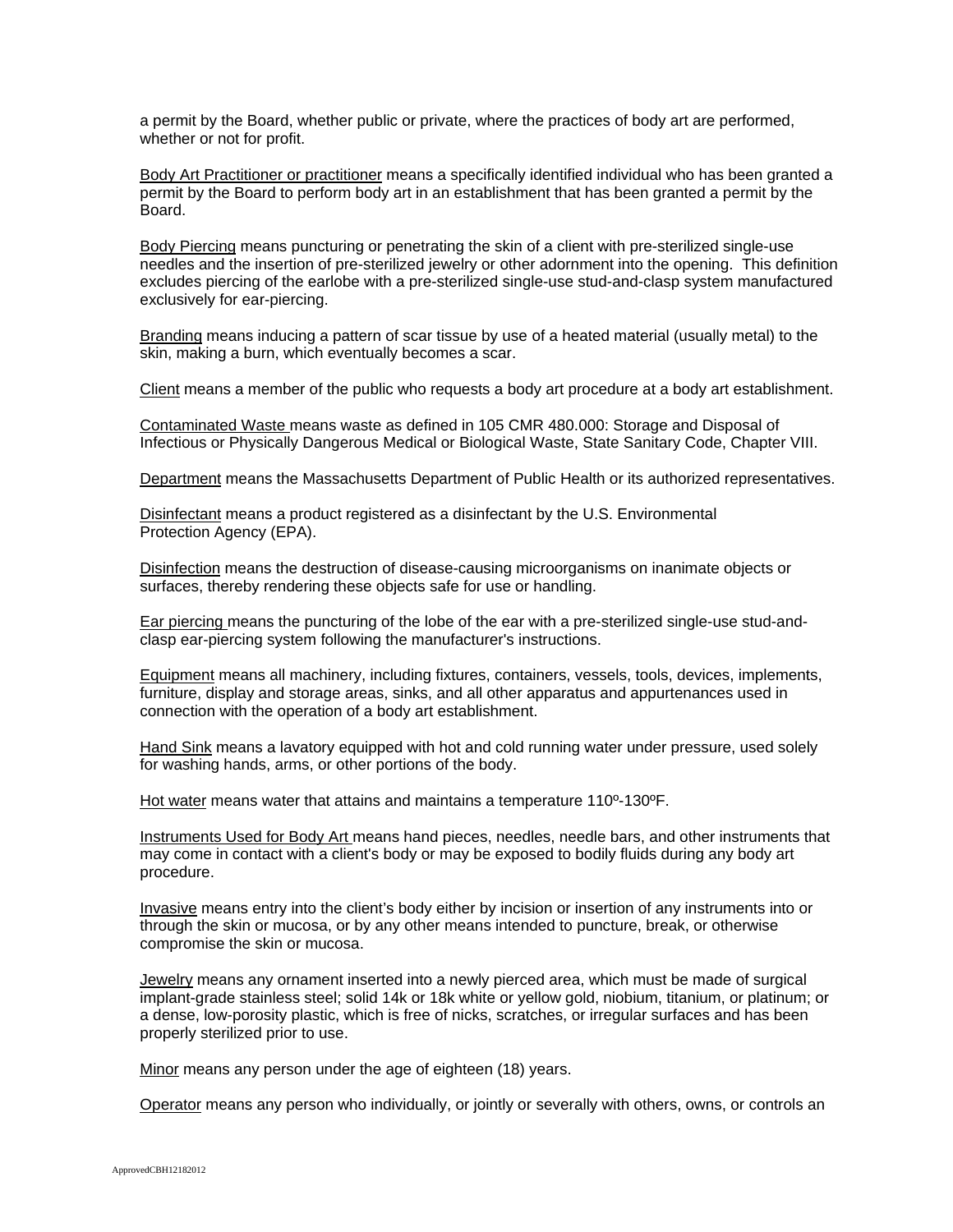establishment, but is not a body art practitioner.

Permit means Board approval in writing to either (1) operate a body art establishment or (2) operate as a body art practitioner within a body art establishment. Board approval shall be granted solely for the practice of body art pursuant to these regulations. Said permit is exclusive of the establishment's compliance with other licensing or permitting requirements that may exist within community or political subdivision comprising the Board's jurisdiction.

Person means an individual, any form of business or social organization or any other nongovernmental legal entity, including but not limited to corporations, partnerships, limited-liability companies, associations, trusts or unincorporated organizations.

Physician means an individual licensed as a qualified physician by the Board of Registration in Medicine pursuant to M.G.L. c. 112 § 2.

Procedure surface means any surface of an inanimate object that contacts the client's unclothed body during a body art procedure, skin preparation of the area adjacent to and including the body art procedure, or any associated work area which may require sanitizing.

Sanitary means clean and free of agents of infection or disease.

Sanitize means the application of a U.S. EPA registered sanitizer on a cleaned surface in accordance with the label instructions.

Scarification means altering skin texture by cutting the skin and controlling the body's healing process in order to produce wounds, which result in permanently raised wheals or bumps known as keloids.

Sharps means any object, sterile or contaminated, that may intentionally or accidentally cut or penetrate the skin or mucosa, including, but not limited to, needle devices, lancets, scalpel blades, razor blades, and broken glass.

Sharps Container means a puncture-resistant, leak-proof container that can be closed for handling, storage, transportation, and disposal and that is labeled with the International Biohazard Symbol.

Single Use Items means products or items that are intended for one-time, one-person use and are disposed of after use on each client, including, but not limited to, cotton swabs or balls, tissues or paper products, paper or plastic cups, gauze and sanitary coverings, razors, piercing needles, scalpel blades, stencils, ink cups, and protective gloves.

Sterilize means the use of a physical or chemical procedure to destroy all microbial life including highly resistant bacterial endospores.

Tattoo means the indelible mark, figure or decorative design introduced by insertion of dyes or pigments into or under the subcutaneous portion of the skin.

Tattooing means any method of placing ink or other pigment into or under the skin or mucosa by the aid of needles or any other instrument used to puncture the skin, resulting in permanent coloration of the skin or mucosa. This term includes all forms of cosmetic tattooing.

Ultrasonic Cleaning Unit means a unit approved by the Board, physically large enough to fully submerge instruments in liquid, which removes all foreign matter from the instruments by means of high frequency oscillations transmitted through the contained liquid.

Universal Precautions means a set of guidelines and controls, published by the Centers for Disease Control and Prevention (CDC), as "Guidelines for Prevention of Transmission of Human Immunodeficiency Virus (HIV) and Hepatitis B Virus (HBV) to Health-Care and Public-Safety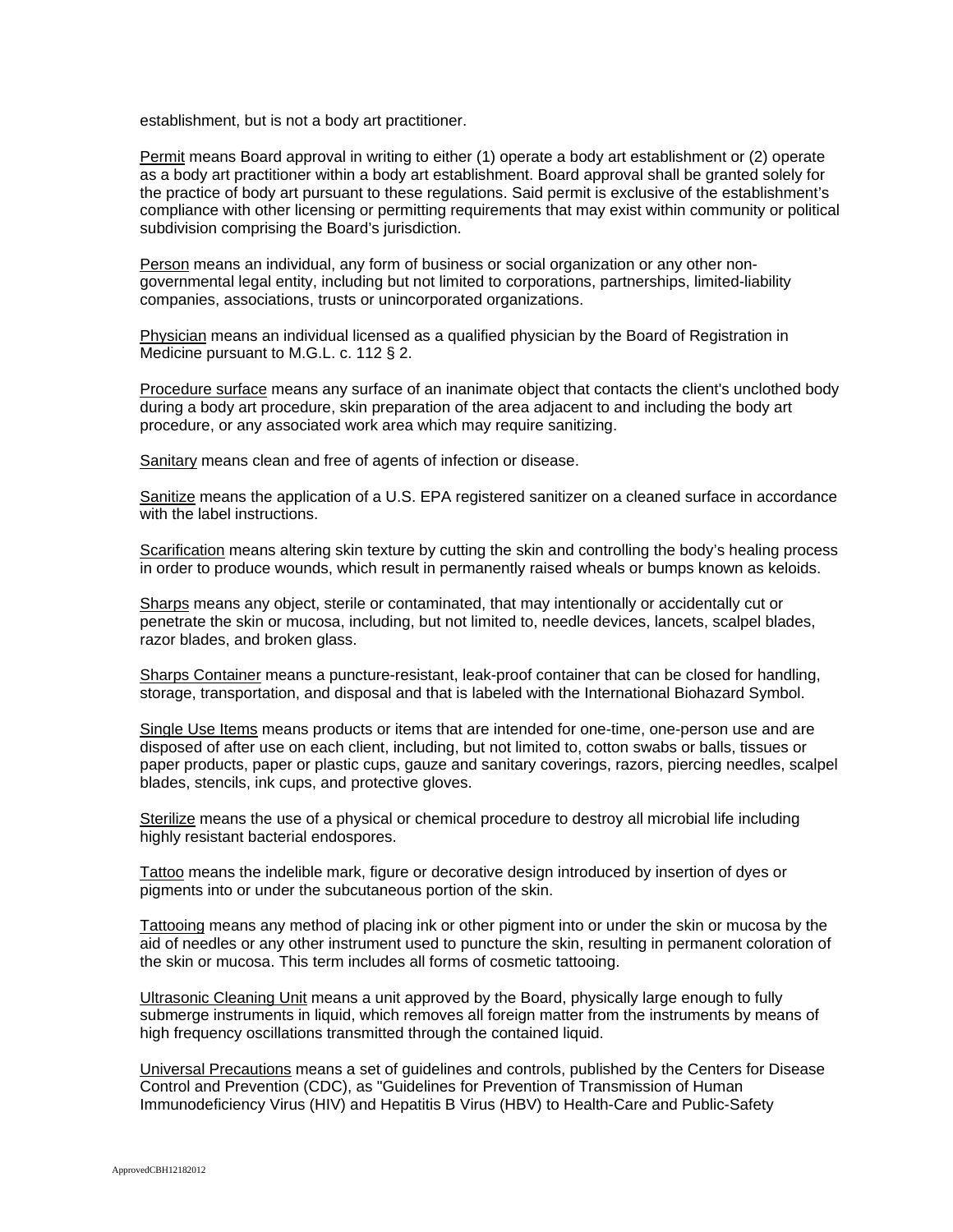Workers" in Morbidity and Mortality Weekly Report) (MMWR), June 23, 1989, Vo1.38 No. S-6, and as "Recommendations for Preventing Transmission of Human Immunodeficiency Virus and Hepatitis B Virus to Patients During Exposure-Prone Invasive Procedures" in MMWR, July 12,1991, Vo1.40, No. RR-8. This method of infection control requires the employer and the employee to assume that all human blood and specified human body fluids are infectious for HIV, HBV, and other blood pathogens. Precautions include hand washing; gloving; personal protective equipment; injury prevention; and proper handling and disposal of needles, other sharp instruments, and blood and body fluid-contaminated products.

# **10-3. Exemptions**

- (A) Physicians licensed in accordance with M.G.L. c. 112 § 2 who perform body art procedures as part of patient treatment are exempt from these regulations.
- (B) Individuals who pierce only the lobe of the ear with a pre-sterilized single-use stud-andclasp ear-piercing system are exempt from these regulations.

## **10-4. Restrictions**

- (A) Body modifications other than tattooing or piercing, including branding or scarification, are prohibited.
- (B) No tattooing, piercing of genitalia, branding or scarification shall be performed on a person under the age of 18.
- (C) Body piercing, other than piercing the genitalia, may be performed on a person under the age of 18 provided that the person is accompanied by a properly identified parent, legal custodial parent, or legal guardian who has signed a form consenting to such procedure.

# **10-5. Operation of Body Art Establishments**

Unless otherwise ordered or approved by the Board, each body art establishment shall be constructed, operated and maintained to meet the following minimum requirements:

## **(A) Physical Plant**

- (1) Walls, floors, ceilings, and procedure surfaces shall be smooth, free of open holes or cracks, light-colored, washable, and in good repair. Walls, floors, and ceilings shall be maintained in a clean condition. All procedure surfaces, including client chairs/benches, shall be of such construction as to be easily cleaned and sanitized after each client.
- (2) Solid partitions or walls extending from floor to ceiling shall separate the establishment's space from any other room used for human habitation, any food establishment or room where food is prepared, any hair salon, any retail sales, or any other such activity that may cause potential contamination of work surfaces.
- (3) The establishment shall take all measures necessary to ensure against the presence or breeding of insects, vermin, and rodents within the establishment.
- (4) Each body art station shall have a minimum of 45 square feet of floor space for each practitioner. Each establishment shall have an area that may be screened from public view for clients requesting privacy. Multiple body art stations shall be separated by a dividers or partition at a minimum.
- (5) The establishment shall be well ventilated and provided with an artificial light source equivalent to at least 20 foot candles 3 feet off the floor, except that at least 100 foot candles shall be provided at the level where the body art procedure is being performed, and where instruments and sharps are assembled.
- (6) A separate, readily accessible hand sink with hot and cold running water under pressure, preferably equipped with wrist- or foot-operated controls and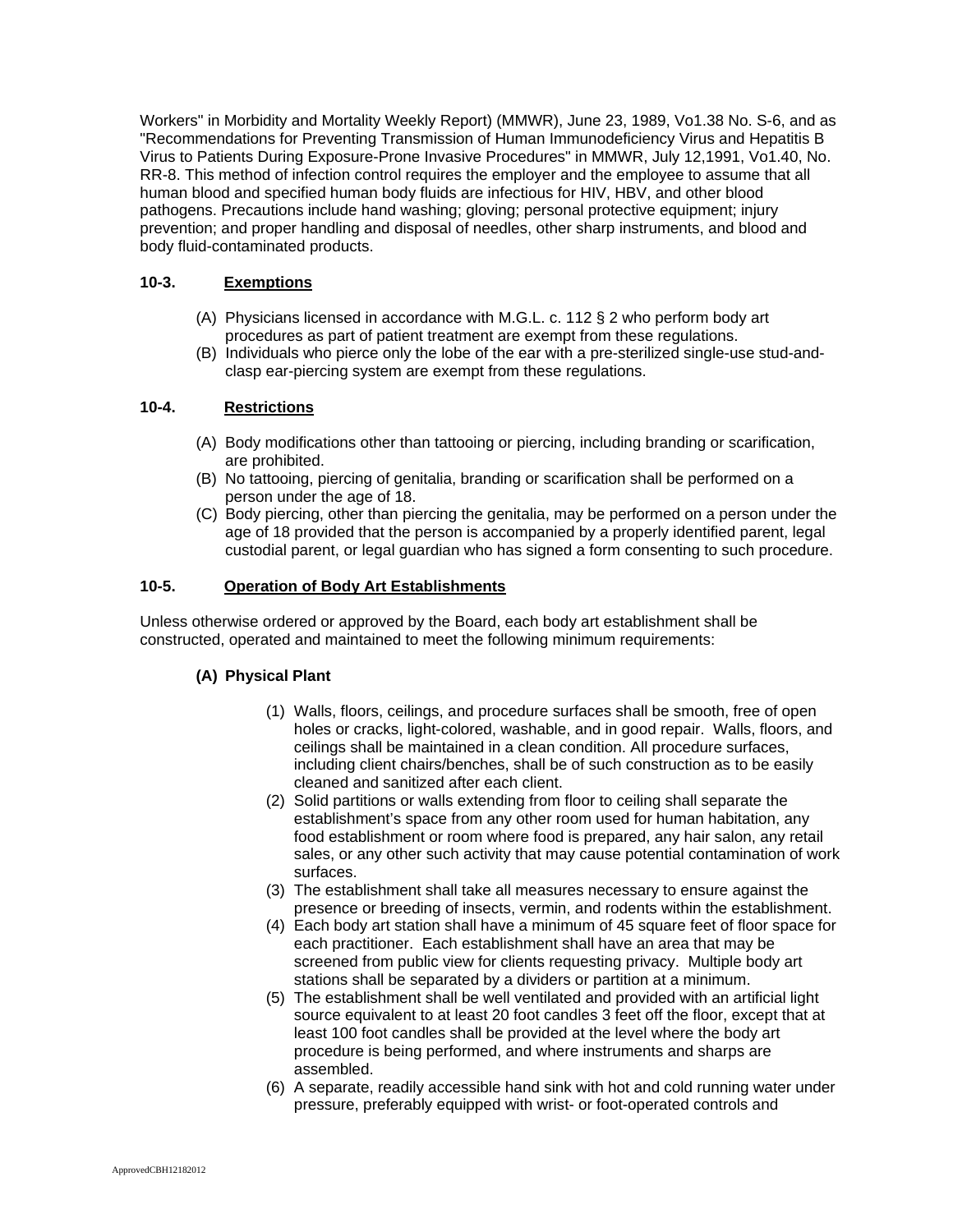supplied with liquid soap, and disposable paper towels stored in fixed dispensers shall be readily accessible within the establishment. Each operator area shall have a hand sink.

- (7) There shall be a minimum of one toilet room containing a toilet and sink. The toilet room shall be provided with toilet paper, liquid hand soap and paper towels stored in a fixed dispenser.
- (8) At least one covered, foot operated waste receptacle shall be provided in each operator area and each toilet room. Receptacles in the operator area shall be emptied daily. Solid waste shall be stored in covered, leak-proof, rodentresistant containers and shall be removed from the premises at least weekly.
- (9) At least one janitorial sink shall be provided in each body art establishment for use in cleaning the establishment and proper disposal of non-contaminated liquid wastes in accordance with all applicable Federal, state and local laws. Said sink shall be of adequate size equipped with hot and cold running water under pressure and permit the cleaning of the establishment and any equipment used for cleaning.
- (10)All instruments and supplies shall be stored in clean, dry, and covered containers. Containers shall be kept in a secure area specifically dedicated to the storage of all instruments and supplies.
- (11)The establishment shall have a cleaning area. Every cleaning area shall have an area for the placement of an autoclave or other sterilization unit located or positioned a minimum of 36 inches from the required ultrasonic cleaning unit.
- (12)The establishment shall have a customer waiting area, exclusive and separate from any workstation, instrument storage area, cleaning area or any other area in the body art establishment used for body art activity.
- (13)No animals of any kind shall be allowed in a body art establishment except service animals used by persons with disabilities (e.g., Seeing Eye dogs). Fish aquariums shall be allowed in waiting rooms and nonprocedural areas.
- (14)Smoking, eating, or drinking is prohibited in the area where body art is performed, with the exception of fluids being offered to a client during or after a body art procedure.

### (B) **Requirements for Single Use Items Including Inks, Dyes and Pigments**

- (1) Single-use items shall not be used on more than one client for any reason. After use, all single-use sharps shall be immediately disposed of in approved sharps containers pursuant to 105 CMR 480.000.
- (2) All products applied to the skin, such as but not limited to body art stencils, applicators, gauze and razors, shall be single use and disposable.
- (3) Hollow bore needles or needles with a cannula shall not be reused.
- (4) All inks, dyes, pigments, solid core needles, and equipment shall be specifically manufactured for performing body art procedures and shall be used according to manufacturer's instructions.
- (5) Inks, dyes or pigments may be mixed and may only be diluted with water from an approved potable source. Immediately before a tattoo is applied, the quantity of the dye to be used shall be transferred from the dye bottle and placed into single-use paper cups or plastic caps. Upon completion of the tattoo, these single-use cups or caps and their contents shall be discarded.

## **(C) Sanitation and Sterilization Measures and Procedures**

(1) All non-disposable instruments used for body art, including all reusable solid core needles, pins and stylets, shall be cleaned thoroughly after each use by scrubbing with an appropriate soap or disinfectant solution and hot water, (to remove blood and tissue residue), and shall be placed in an ultrasonic unit operated in accordance with manufacturer's instructions.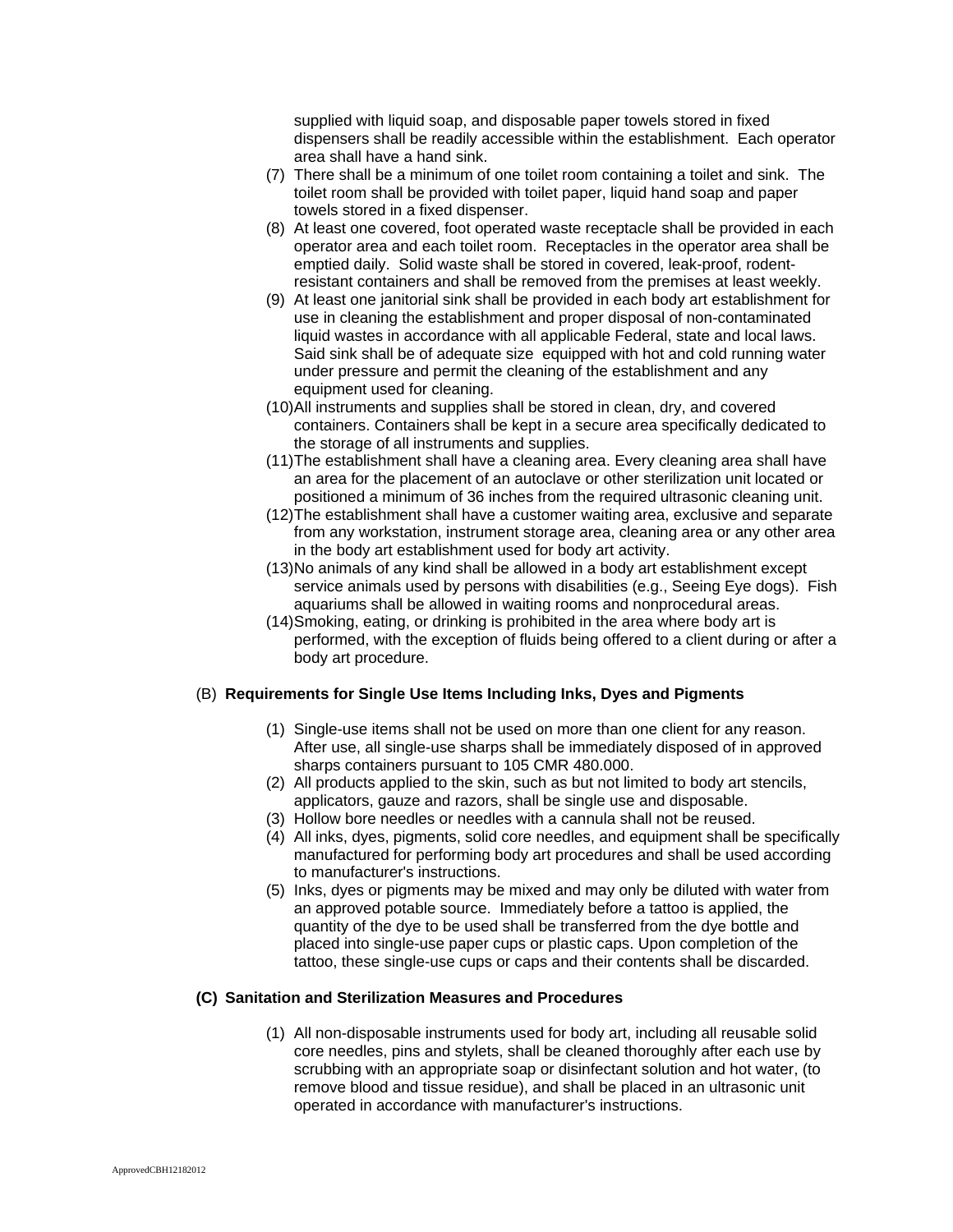- (2) After being cleaned, all non-disposable instruments used for body art shall be packed individually in sterilizer packs and subsequently sterilized in a steam autoclave. All sterilizer packs shall contain either a sterilizer indicator or internal temperature indicator. Sterilizer packs must be dated with an expiration date not to exceed six (6) months.
- (3) The autoclave shall be used, cleaned, and maintained according to manufacturer's instruction. A copy of the manufacturer's recommended procedures for the operation of the autoclave must be available for inspection by the Board. Autoclaves shall be located away from workstations or areas frequented by the public.
- (4) Each holder of a permit to operate a body art establishment shall demonstrate that the autoclave used is capable of attaining sterilization by monthly spore destruction tests. These tests shall be verified through an independent laboratory. The permit shall not be issued or renewed until documentation of the autoclave's ability to destroy spores is received by the Board. These test records shall be retained by the operator for a period of three (3) years and made available to the Board upon request.
- (5) All instruments used for body art procedures shall remain stored in sterile packages until just prior to the performance of a body art procedure. After sterilization, the instruments used in body art procedures shall be stored in a dry, clean cabinet or other tightly covered container reserved for the storage of such instruments.
- (6) Sterile instruments may not be used if the package has been breached or after the expiration date without first repackaging and re-sterilizing.
- (7) If the body art establishment uses only sterile single-use, disposable instruments and products, and uses sterile supplies, an autoclave shall not be required.
- (8) When assembling instruments used for body art procedures, the operator shall wear disposable medical gloves and use medically recognized techniques to ensure that the instruments and gloves are not contaminated.
- (9) Reusable cloth items shall be mechanically washed with detergent and dried after each use. The cloth items shall be stored in a dry, clean environment until used.

## **(D) Posting Requirements**

The following shall be prominently displayed:

- (1) A Disclosure Statement, a model of which shall be available from the Department. A Disclosure Statement shall also be given to each client, advising him/her of the risks and possible consequences of body art procedures.
- (2) The name, address and phone number of the Concord Board of Health and the procedure for filing a complaint.
- (3) An Emergency Plan, including:
	- (a) a plan for the purpose of contacting police, fire or emergency medical services in the event of an emergency;
	- (b) a telephone in good working order shall be easily available and accessible to all employees and clients during all hours of operation; and
	- (c) a sign at or adjacent to the telephone indicating the correct emergency telephone numbers.
- (4) An occupancy and use permit as issued by the Concord Building Department.
- (5) A current establishment permit.
- (6) Each practitioner's permit.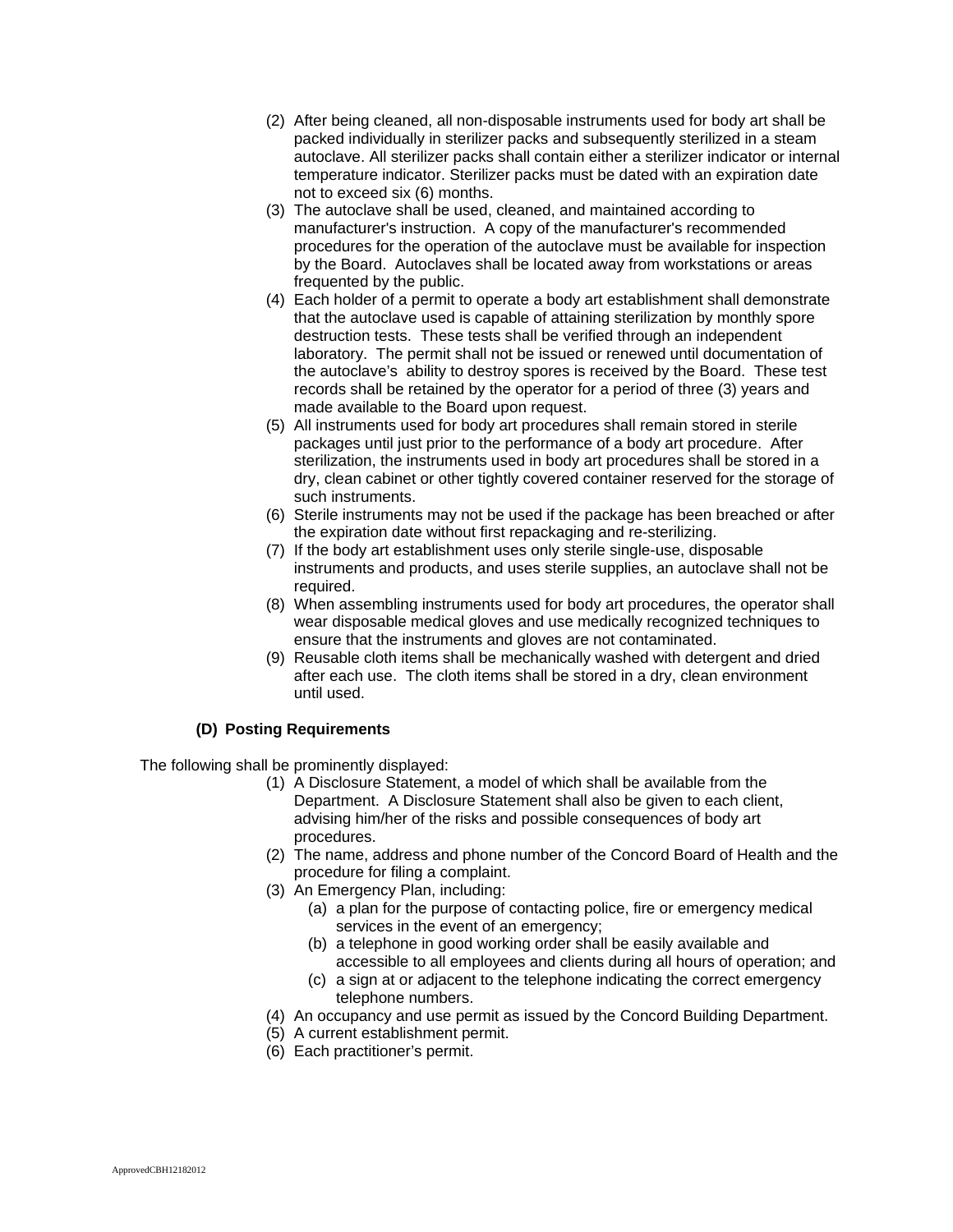## **(E) Establishment Recordkeeping**

The establishment shall maintain the following records in a secure place for a minimum of three (3) years, and such records shall be made available to the Board upon request:

- (1) Establishment information, which shall include:
	- (a) establishment name;
	- (b) hours of operation;
	- (c) owner's name and address;
	- (d) a complete description of all body art procedures performed;
	- (e) an inventory of all instruments and body jewelry, all sharps, and all inks used for any and all body art procedures, including names of manufacturers and serial or lot numbers, if applicable. Invoices or packing slips shall satisfy this requirement;
	- (f) a Material Safety Data Sheet, when available, for each ink and dye used by the establishment; and
	- (g) a copy of these regulations.
- (2) Employee information, which shall include:
	- (a) full names and exact duties;
	- (b) date of birth;
	- (c) home address;
	- (d) home and work phone numbers; and
- (3) Client Information, which shall include:
	- (a) name;
	- (b) date of birth;
	- (c) address of the client;
	- (d) date(s) of the procedure(s);
	- (e) name of the practitioner who performed the procedure(s);
	- (f) description of procedure(s) performed and the location on the body;
	- (g) a signed consent form as specified by  $10-6(F)(2)$ ; and,
	- (h) if the client is a person under the age of eighteen (18), proof of parental or guardian identification, presence and consent including a copy of the photographic identification of the parent or guardian.
- (4) Client information shall be kept confidential at all times.
- (5) The establishment shall require that all body art practitioners have either completed, or were offered and declined, in writing, the hepatitis B vaccination series. Records documenting compliance with this requirement shall be provided to the Board upon request.

### **10-6. Standards of Practice**

Practitioners are required to comply with the following minimum health standards:

(A) A practitioner shall perform all body art procedures in accordance with Universal Precautions set forth by the U.S Centers for Disease Control and Prevention.

(B) Each Body Art Establishment shall maintain a written Exposure Control Plan which meets all of the requirements of OSHA regulations, including, but not limited to, 29 CFR 1910.1030 *et seq*, as amended from time to time. The Exposure Control Plan for a Body Art Establishment shall be submitted by the Operator to the Health Division for review and approval.

(C) A copy of the Body Art Establishment's Exposure Control Plan shall be maintained at the Body Art Establishment at all times and shall be made available to the Board of Health upon request.

(D) A practitioner shall refuse service to any person who may be under the influence of alcohol or drugs.

(E)Practitioners who use ear-piercing systems must conform to the manufacturers directions for use, and to applicable U.S. Food and Drug Administration requirements. No practitioner shall use an ear piercing system on any part of the client's body other than the lobe of the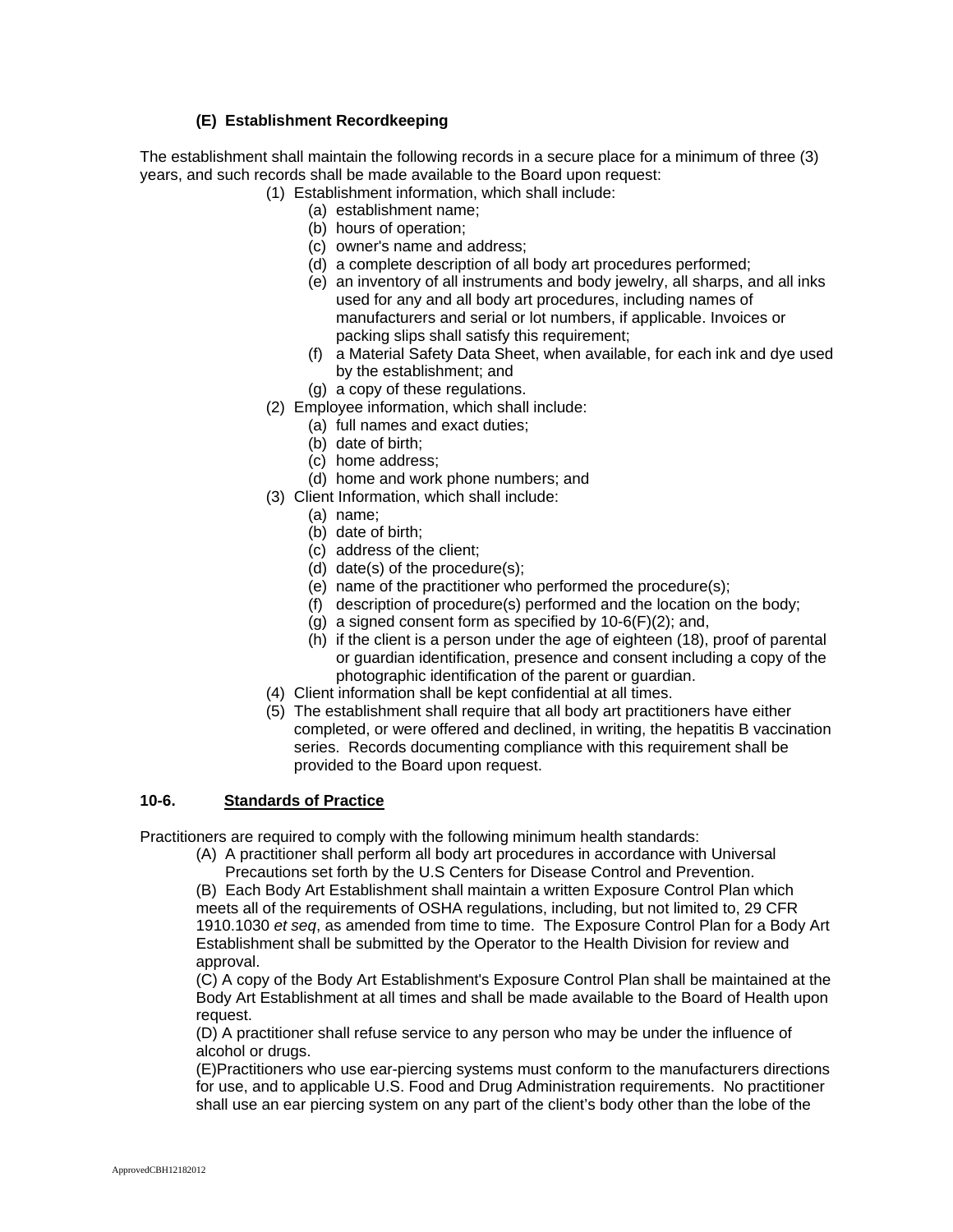ear.

(F)Health History and Client Informed Consent. Prior to performing a body art procedure on a client, the practitioner shall:

- (1) Inform the client, verbally and in writing that the following health conditions
	- may increase health risks associated with receiving a body art procedure:
		- (a) history of diabetes;
		- (b) history of hemophilia (bleeding);
		- (c) history of skin diseases, skin lesions, or skin sensitivities to soaps, disinfectants etc.;
		- (d) history of allergies or adverse reactions to pigments, dyes, or other sensitivities;
		- (e) history of epilepsy, seizures, fainting, or narcolepsy;
		- (f) use of medications such as anticoagulants, which thin the blood and/or interfere with blood clotting; and
		- (g) any other conditions such as hepatitis or HIV.
	- (2) Require that the client sign a form confirming that the above information was provided, that the client does not have a condition that prevents them from receiving body art, that the client consents to the performance of the body art procedure and that the client has been given the aftercare instructions as required by section 10-6(H)(e).
- (G) A practitioner shall maintain the highest degree of personal cleanliness, conform to best standard hygienic practices, and wear clean clothes when performing body art procedures. Before performing body art procedures, the practitioner must thoroughly wash their hands in hot running water with liquid soap, then rinse hands and dry with disposable paper towels. This shall be done as often as necessary to remove contaminants.
- (H) In performing body art procedures, a practitioner shall wear disposable single-use gloves. Gloves shall be changed if they become pierced, torn, or otherwise contaminated by contact with any unclean surfaces or objects or by contact with a third person. The gloves shall be discarded, at a minimum, after the completion of each procedure on an individual client, and hands shall be washed in accordance with section (G) before the next set of gloves is put on. Under no circumstances shall a single pair of gloves be used on more than one person. The use of disposable single-use gloves does not preclude or substitute for handwashing procedures as part of a good personal hygiene program.
	- a. The skin of the practitioner shall be free of rash or infection. No practitioner affected with boils, infected wounds, open sores, abrasions, weeping dermatological lesions or acute respiratory infection shall work in any area of a body art establishment in any capacity in which there is a likelihood that that person could contaminate body art equipment, supplies, or working surfaces with body substances or pathogenic organisms.
	- b. Any item or instrument used for body art that is contaminated during the procedure shall be discarded and replaced immediately with a new disposable item or a new sterilized instrument or item before the procedure resumes.
	- c. Preparation and care of a client's skin area must comply with the following:
		- i. Any skin or mucosa surface to receive a body art procedure shall be free of rash or any visible infection.
		- ii. Before a body art procedure is performed, the immediate skin area and the areas of skin surrounding where body art procedure is to be placed shall be washed with soap and water or an approved surgical skin preparation. If shaving is necessary, single-use disposable razors or safety razors with single-service blades shall be used. Blades shall be discarded after each use, and reusable holders shall be cleaned and autoclaved after use. Following shaving, the skin and surrounding area shall be washed with soap and water. The washing pad shall be discarded after a single use.
		- iii. In the event of bleeding, all products used to stop the bleeding or to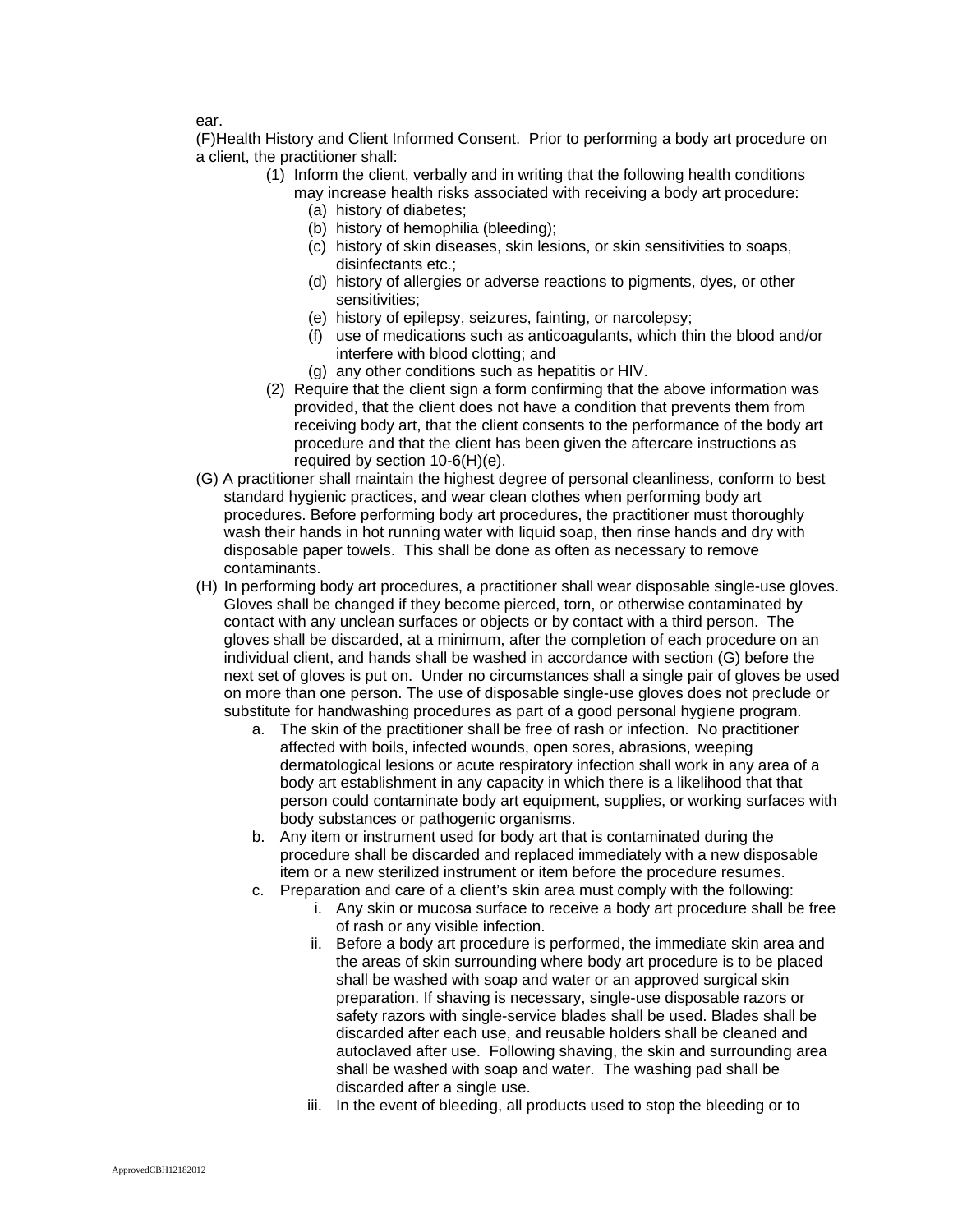absorb blood shall be single use, discarded immediately after use in appropriate covered containers, and disposed of in accordance with 105 CMR 480.000.

- d. Petroleum jellies, soaps, and other products used in the application of stencils shall be dispensed and applied on the area to receive a body art procedure with sterile gauze or other sterile applicator to prevent contamination of the original container and its contents. The applicator or gauze shall be used once and then discarded.
- e. The practitioner shall provide each client with verbal and written instructions on the aftercare of the body art site. The written instructions shall advise the client:
	- i. on the proper cleansing of the area which received the body art;
	- ii. to consult a health care provider for:
		- 1. unexpected redness, tenderness or swelling at the site of the body art procedure;
		- 2. any rash;
		- 3. unexpected drainage at or from the site of the body art procedure; or
		- 4. a fever within 24 hours of the body art procedure; and
	- iii. of the address, and phone number of the establishment. A copy shall be provided to the client. A model set of aftercare instructions shall be made available by the Department.
- f. Contaminated waste shall be stored, treated and disposed in accordance with105 CMR 480.000: Storage and Disposal of Infectious or Physically Dangerous Medial or Biological Waster, State Sanitary Code, Chapter VIII.

### **10-7 Injury Reports**

A written report of any injury, infection complication or disease as a result of a body art procedure, or complaint of injury, infection complication or disease, shall be forwarded by the operator to the Board which issued the permit, with a copy to the injured client within five working days of its occurrence or knowledge thereof. The report shall include: the name of the affected client; the name and location of the body art establishment involved; the nature of the injury, infection complication or disease; the name and address of the affected client's health care provider, if any; any other information considered relevant to the situation.

### **10-8 Complaints**

- (A)The Board shall investigate complaints received about an establishment or practitioner's practices or acts, which may violate any provision of the Board's regulations.
- (B) If the Board finds that an investigation is not required because the alleged act or practice is not in violation of the Board's regulations, then the Board shall notify the complainant of this finding and the reasons on which it is based.
- (C) If the Board finds that an investigation is required, because the alleged act or practice may be in violation of the Board's regulations, the Board shall investigate and if a finding is made that the act or practice is in violation of the Board's regulations, then the Board shall apply whatever enforcement action is appropriate to remedy the situation and shall notify the complainant of its action in this manner.

### **10-9. Application for Body Art Establishment Permit**

- (A) No person may operate a body art establishment except with a valid permit from the Board.
- (B) Applications for a permit shall be made on forms prescribed by and available from the Board. An applicant shall submit all information required by the form and accompanying instructions. The term "application" as used herein shall include the original and renewal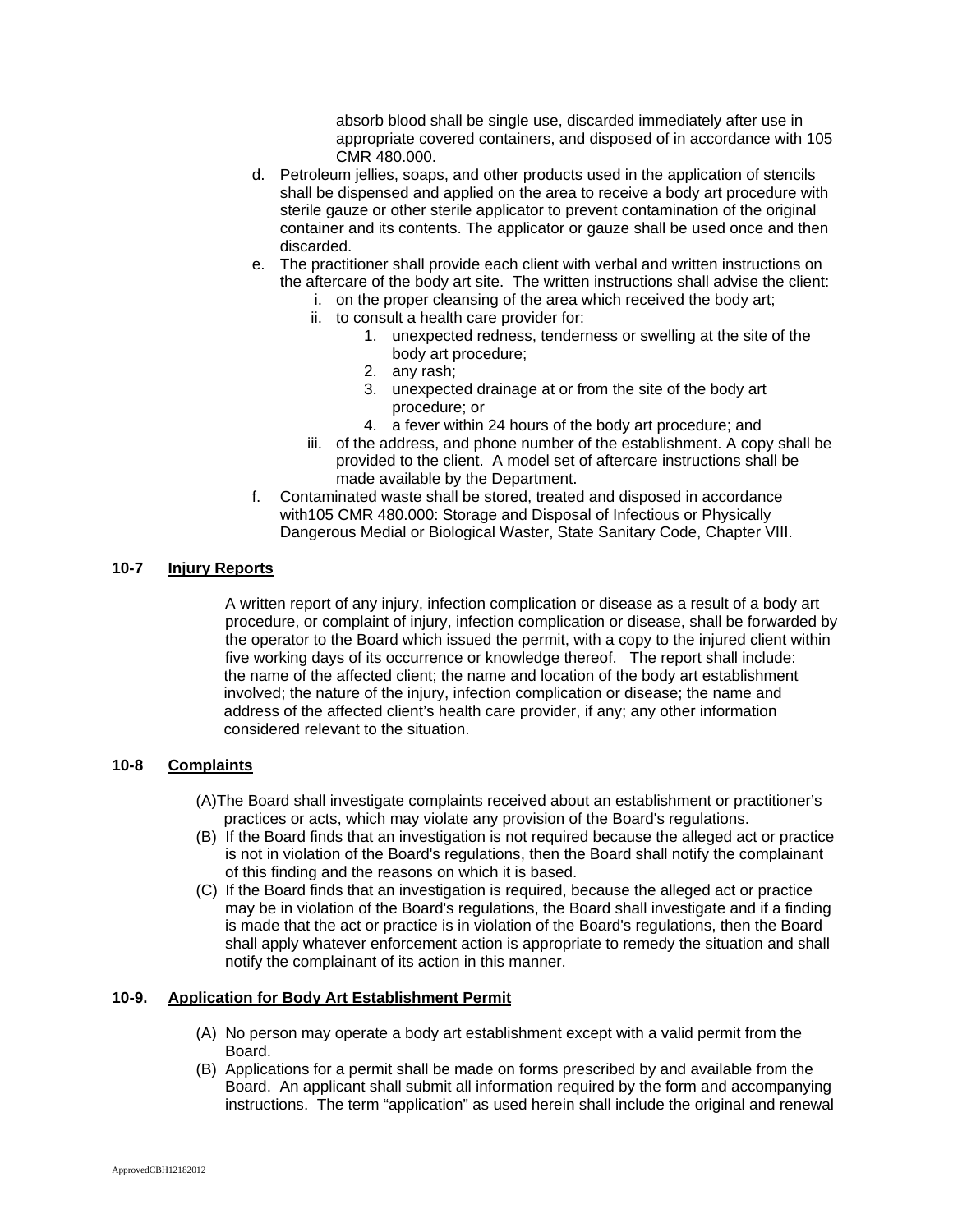applications.

- (C) An establishment permit shall be valid from the date of issuance and shall be renewable on December 31st of each year, unless revoked by the Board.
- (D) The Board shall require that the applicant provide, at a minimum, the following information in order to be issued an establishment permit:
	- (1) Name, address, and telephone number of:
		- (a) the body art establishment;
		- (b) the operator of the establishment; and
		- (c) the body art practitioner(s) working at the establishment;
	- (2) The manufacturer, model number, model year, and serial number, where applicable, of the autoclave used in the establishment;
	- (3) A signed and dated acknowledgement that the applicant has received, read and understood the requirements of the Board's body art regulations;
	- (4) A drawing of the floor plan of the proposed establishment to scale for a plan review by the Board, as part of the permit application process; and,
	- (5) Such additional information as the Board may reasonably require.
- (E) The Board shall set a reasonable fee for such permit.
- (F) A permit for a body art establishment shall not be transferable from one place or person to another.

# **10-10 Apprenticeship Program**

(A)[. Definition:](http://www.cambridgepublichealth.org/services/regulatory-activities/body-art/body-art-regulations.php#VI) For the purposes of this Body Art Regulation and, where the context so requires, for purposes of the Body Art Practitioner License Apprenticeship Program established by Concord Board of Health the term "Body Art Practitioner" shall mean "Body Art Practitioner Apprentice," and the term "Body Art Practitioner License" shall mean "Body Art Practitioner Apprentice License."

#### [\(B\) Apprenticeship Program - Minimum Requirements](http://www.cambridgepublichealth.org/services/regulatory-activities/body-art/body-art-regulations.php#VI)

Every Body Art Practitioner shall maintain a high degree of personal cleanliness, conform to hygienic practices and wear clean clothes when conducting Body Art activities. If the clothes of a Body Art Practitioner are or become contaminated, clean clothing shall be donned prior to commencement of any further Body Art activity.

> (1) As a minimum requirement of the Body Art Practitioner License Apprenticeship Program, each participant in such program is required to complete the requirements of [section 10-10\(B\)\(1\)\(a\) through \(d\)](http://www.cambridgepublichealth.org/services/regulatory-activities/body-art/body-art-regulations.php#5.6) inclusive of this Body Art Regulation prior to a participant in such program conducting any form of Body Art activity upon a Client or the person of another.

- a. Successful completion of a course on Prevention of Disease Transmission and Blood Borne Pathogens compliant with the OSHA guidelines contained in 29 CFR 1910.1030 *et seq*. as amended from time to time. This training must include, at a minimum, infectious disease control; waste disposal; handwashing techniques; sterilization equipment operation and methods; and sanitization, disinfection and sterilization methods and techniques. Training provided by professional body art organizations or associations or by equipment manufacturers may also be submitted to the Board for approval.
- b. Current certification in First Aid and cardiopulmonary resuscitation (CPR).
- c. The applicant for a body piercing practitioner permit shall provide documentation, acceptable to the Board, that s/he completed a course on anatomy, completed an examination on anatomy, or possesses an equivalent combination of training and experience deemed acceptable to the Board.
- d. The applicant for a tattoo practitioner permit shall provide documentation,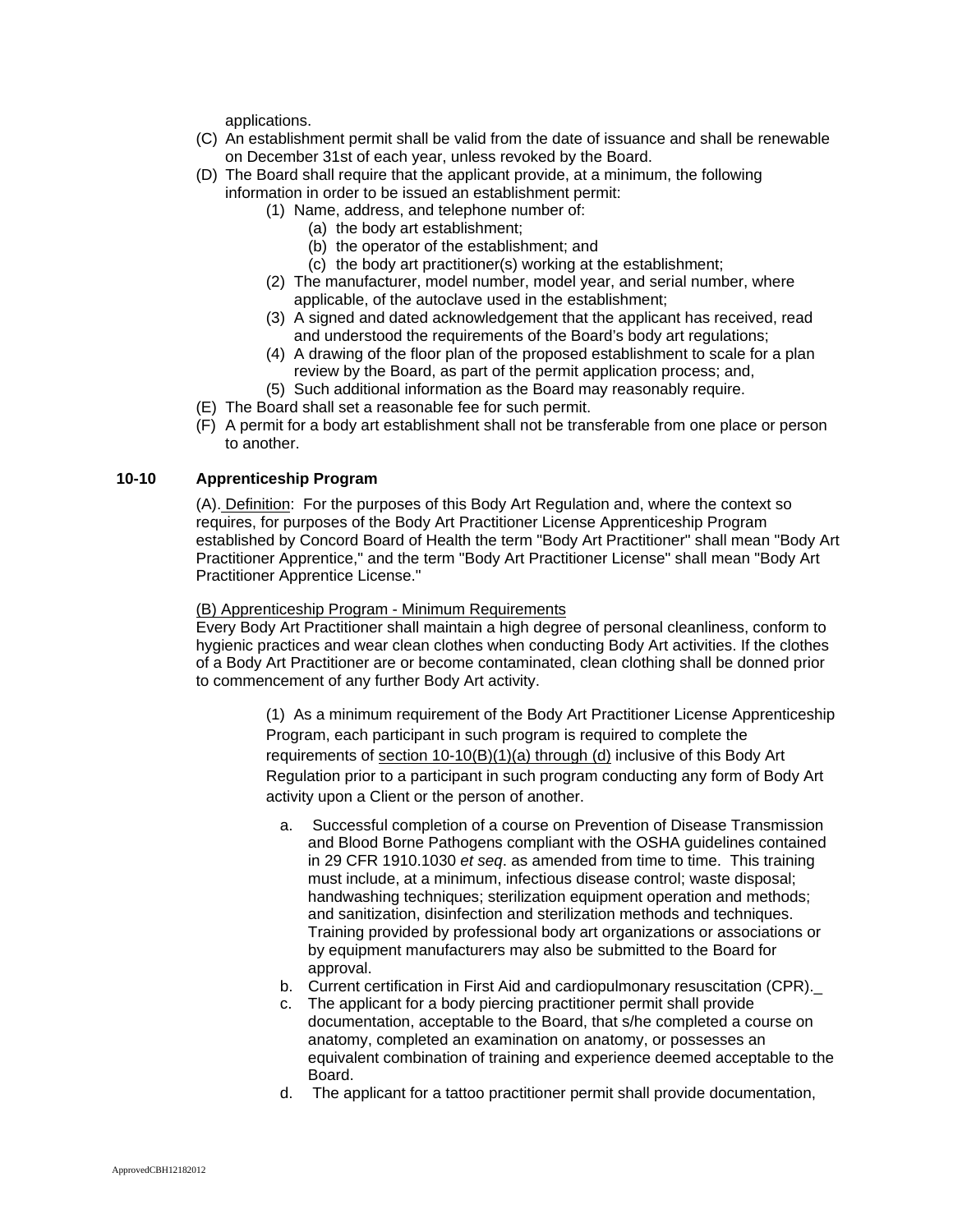acceptable to the Board, that s/he completed a course approved by the Concord Board of Health on skin diseases, disorders and conditions, including diabetes, and completed an examination on skin diseases, disorders and conditions, including diabetes, or possesses a combination of training and experience deemed acceptable to the Board.

e. Only a Practitioner that has been professionally licensed for three years and can show evidence of full-time experience during that time, whether such experience was obtained within or outside the Commonwealth, shall supervise an apprentice.

(2) An apprenticeship shall conclude, and the apprentice shall be eligible for a body art practitioner's license, when the apprentice has satisfactorily completed two thousand four hundred (2400) hours or two (2) years of the body art apprenticeship program, whichever is greater. All Apprentice Body Art Practitioners must meet the required number of training hours and receive training in specified tasks described in the Concord Health Division Tattoo Apprentice and/or Body Piercing Apprentice Task Sheet, as revised from time to time. In order to be eligible for a body art practitioner's license the apprentice must complete all the apprenticeship prerequisites within three (3) years of the approval of the application being approved by the Concord Board of Health.

If an apprentice has not satisfactorily completed two thousand four hundred (2400) hours or two (2) years of the body art apprenticeship program by the third anniversary of the original apprenticeship permit, the supervising practitioner shall be required to report this information to the Board of Health and the apprentice shall cease practicing body art on said anniversary. Within three (3) months of said third anniversary, the apprentice and the supervision practitioner may petition the Board of Health to extend the apprenticeship, which shall only be granted upon a showing of reasonable basis for failing to fulfill the prerequisites within the time frame required under Section 10.10(B)(2) above.

(3) Pursuant to Section 10-5 (E), *Establishment Recordkeeping*, training records, including but not limited to a written activity log of the apprentice, shall be maintained throughout the apprenticeship program by the supervising practitioner and thereafter for at least two (2) years after the conclusion of the apprenticeship. Copies shall be available upon request by the Board of Health and/or the apprentice. All forms shall be obtained from the Concord Health Division.

#### (C) Body Art Practitioner Apprentice License

The Concord Board of Health is hereby authorized to issue a Body Art Practitioner Apprentice License to participants in the Body Art Practitioner License Apprenticeship Program established pursuant to section 10-10 of this Body Art Regulation provided each such participant qualifies for the same pursuant to the provisions of this Body Art Regulation and the Body Art Practitioner License Apprenticeship Program.

#### [\(D\) Clients - Notice and Consent](http://www.cambridgepublichealth.org/services/regulatory-activities/body-art/body-art-regulations.php#VI)

1. Before a person acting under a Body Art Practitioner Apprentice License conducts any form of Body Art activity upon a Client, that Client shall be advised that the person to conduct such Body Art activity is in fact an apprentice and is acting only under a Body Art Practitioner Apprentice License.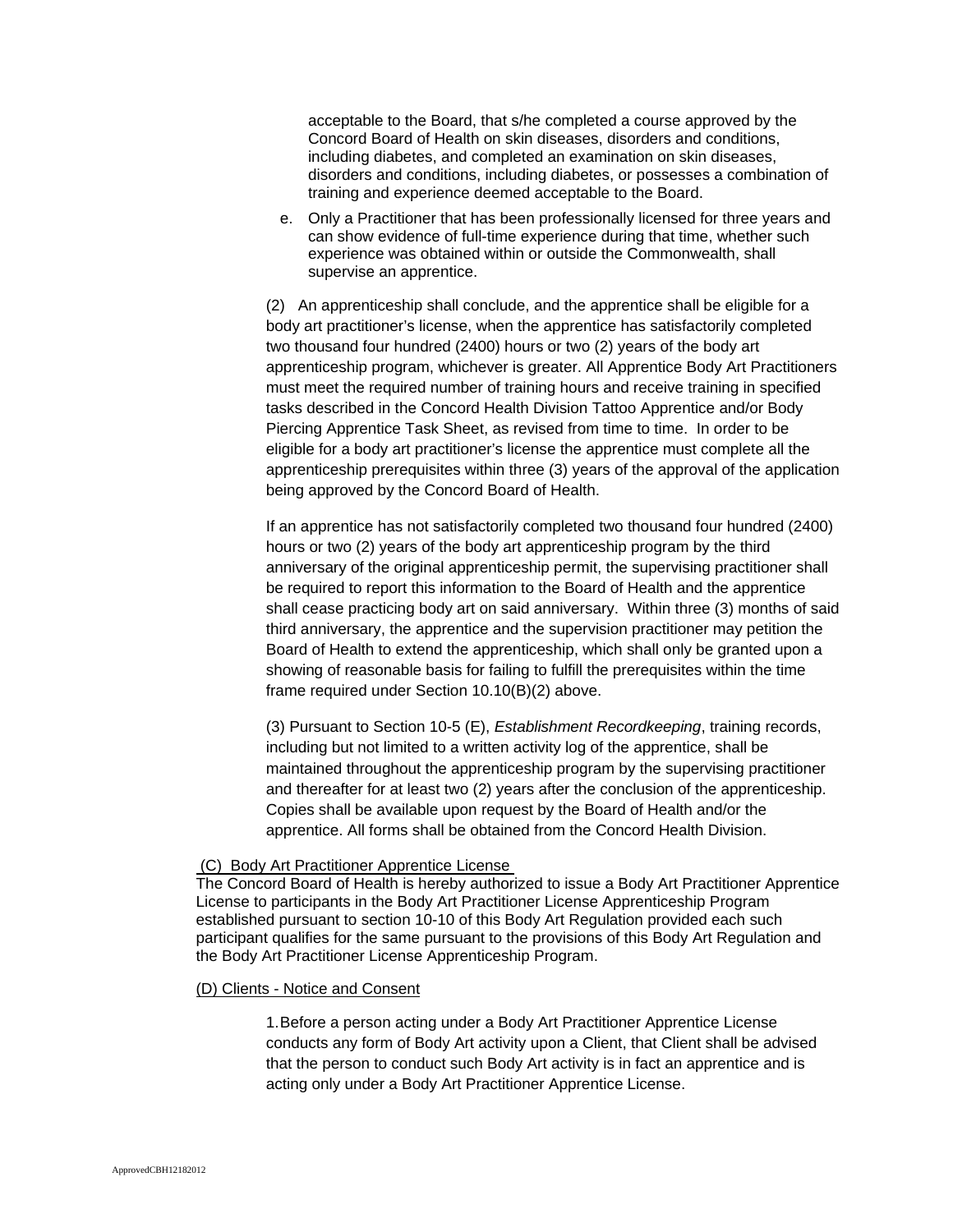2. Before a person acting under a Body Art Practitioner Apprentice License conducts any form of Body Art activity upon a Client, such person must obtain the Client's written consent. This written consent shall be physically affixed to the Application and Consent Form for Body Art Activity required pursuant to section 10- 6 (D)(2) of this Body Art Regulation and such written consent shall be maintained therewith.

# **10-11 Application for Body Art Practitioner Permit**

(A) No person shall practice body art or perform any body art procedure without first obtaining a practitioner permit from the Board. The Board shall set a reasonable fee for such permits. (B) A practitioner shall be a minimum of 18 years of age.

(C) A practitioner permit shall be valid from the date of issuance and shall automatically expire in two (2)years from the date of issuance unless revoked sooner by the Board.

(D) Application for a practitioner permit shall include:

- (1) name;
- (2) date of birth;
- (3) residence address;
- (4) mailing address;
- (5) phone number;
- (6) place(s) of employment as a practitioner; and
- (7) training and/or experience as set out in (E) below.

(E) Practitioner Training and Experience

(1) In reviewing and application for a practitioner permit, the Board may consider experience, training and/or certification acquired in other states that regulate body art.

(2) Training for all practitioners shall be approved by the Board and, at a minimum, shall include the following:

a. Successful completion of a course on Prevention of Disease Transmission and Blood Borne Pathogens compliant with the OSHA guidelines contained in 29 CFR 1910.1030 *et seq*., as amended from time to time. This training must include, at a minimum, infectious disease control; waste disposal; handwashing techniques; sterilization equipment operation and methods; and sanitization, disinfection and sterilization methods and techniques. Training provided by professional body art organizations or associations or by equipment manufacturers may also be submitted to the Board for approval.

b.First Aid and cardiopulmonary resuscitation (CPR). c. Evidence satisfactory to the Board of at least two (2) years actual

experience in the practice of performing Body Art activities of the kind for which the applicant seeks a Body Art Practitioner License to perform, whether such experience was obtained within or outside of the Commonwealth, or evidence of a completed apprenticeship program as approved by the Board pursuant to Section 10-10. Two (2) years' experience is defined as two thousand four hundred (2400) hours of actual experience.

d. The applicant for a body piercing practitioner permit shall provide documentation, acceptable to the Board, that s/he completed a course on anatomy, completed an examination on anatomy, or possesses an equivalent combination of training and experience deemed acceptable to the Board.

e. The applicant for a tattoo practitioner permit shall provide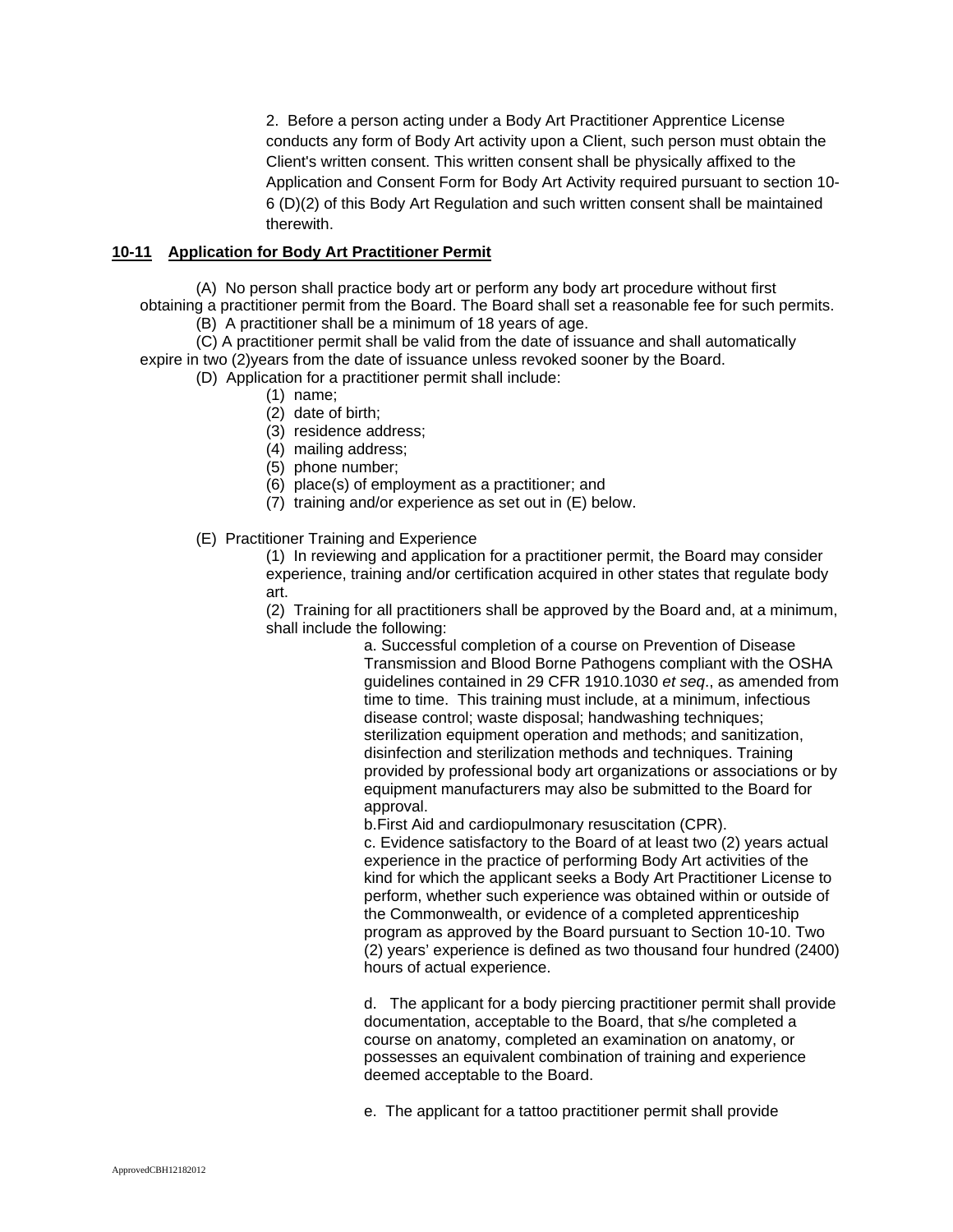documentation, acceptable to the Board, that s/he completed a course approved by the Concord Board of Health on skin diseases, disorders and conditions, including diabetes, and completed an examination on skin diseases, disorders and conditions, including diabetes, or possesses a combination of training and experience deemed acceptable to the Board.

(F) A practitioner's permit shall be conditioned upon continued compliance with all applicable provisions of these regulations.

## **10-12 Grounds for Denial of Permit, Revocation of Permit, or Refusal to Renew Permit**

(A) The Board may deny a permit, revoke a permit or refuse to renew a permit on the following grounds, each of which, in and of itself, shall constitute full and adequate grounds for revocation or refusal to renew:

- (1) any actions which would indicate that the health or safety of the public would be at risk;
- (2) fraud, deceit or misrepresentation in obtaining a permit, or its renewal;
- (3) criminal conduct which the Board determines to be of such a nature as to render the establishment, practitioner or applicant unfit to practice body art as evidenced by criminal proceedings resulting in a conviction, guilty plea, or plea of nolo contendere or an admission of sufficient facts;
- (4) any present or past violation of the Board's regulations governing the practice of body art;
- (5) practicing body art while the ability to practice is impaired by alcohol, drugs, physical disability or mental instability;
- (6) being habitually drunk or being dependent on, or a habitual user of narcotics, barbiturates, amphetamines, hallucinogens, or other drugs having similar effects;
- (7) knowingly permitting, aiding or abetting an unauthorized person to perform activities requiring a permit;
- (8) continuing to practice while his/her permit is lapsed, suspended, or revoked; and
- (9) having been disciplined in another jurisdiction in any way by the proper permitting authority for reasons substantially the same as those set forth in the Board's regulations.
- (10)other just and sufficient cause which the Board may determine would render the establishment, practitioner or applicant unfit to practice body art;

(B) The Board shall notify an applicant, establishment or practitioner in writing of any violation of the Board's regulations, for which the Board intends to deny, revoke, or refuse to renew a permit. The applicant, establishment or practitioner shall have seven (7) days after receipt of such written notice in which to comply with the Board's regulations. The Board may deny, revoke or refuse to renew a permit, if the applicant, establishment or practitioner fails to comply after said seven (7) days.

(C) Applicants denied a permit may reapply at any time after denial.

### **10-13 Grounds for Suspension of Permit**

The Board may summarily suspend a permit pending a final hearing on the merits on the question of revocation if, based on the evidence before it, the Board determines that an establishment and/or a practitioner is an immediate and serious threat to the public health, safety or welfare. The suspension of a permit shall take effect immediately upon written notice of such suspension by the Board.

### **10-14 Procedure for Hearings**

- (A) Suspension of a Permit
	- 1. After a Board suspension of a permit, a hearing shall be initiated pursuant to 801